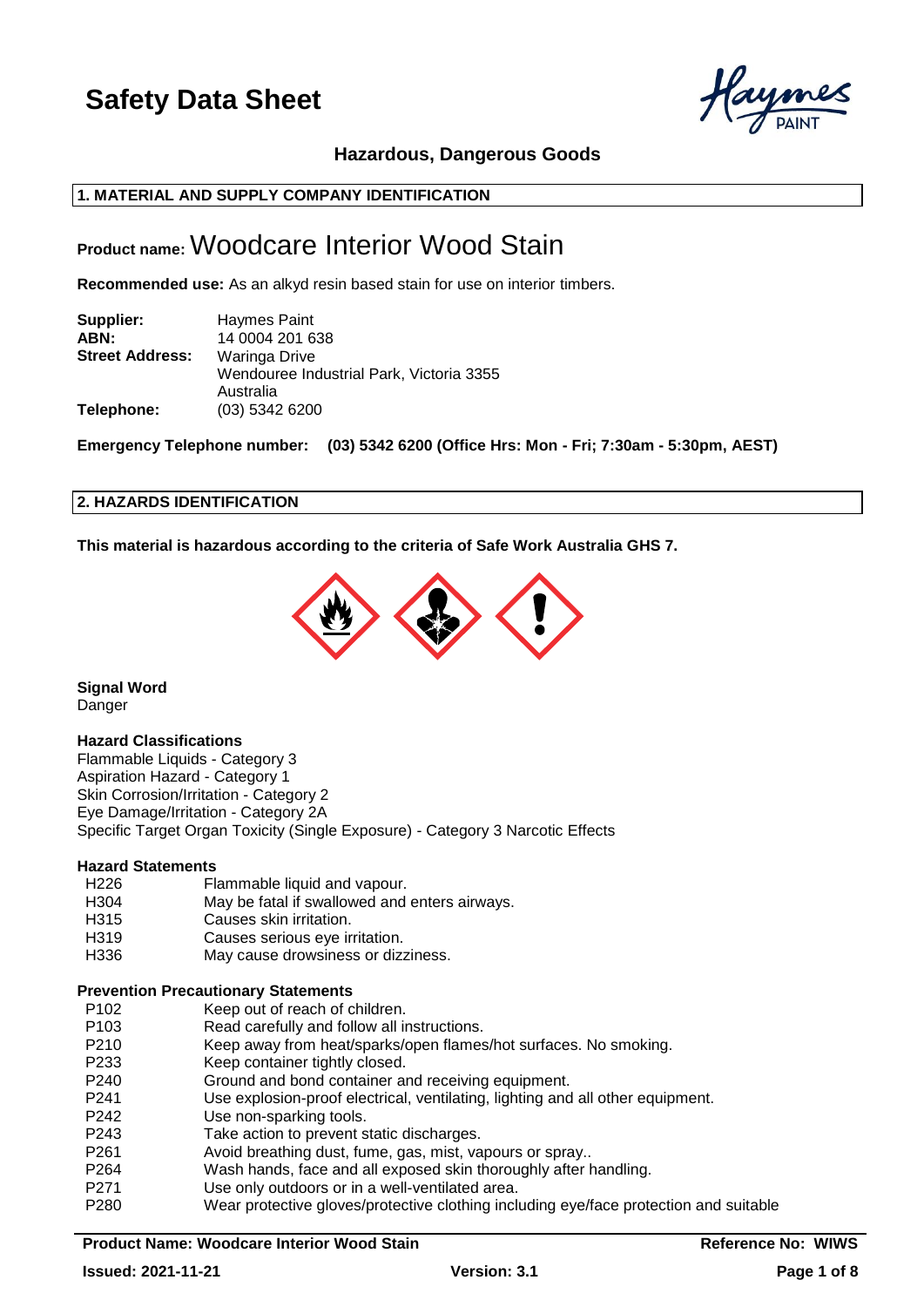

#### respirator.

#### **Response Precautionary Statements**

| P <sub>101</sub> | If medical advice is needed, have product container or label at hand.                                       |
|------------------|-------------------------------------------------------------------------------------------------------------|
| P301+P310        | IF SWALLOWED: Immediately call a POISON CENTER/doctor.                                                      |
| P303+P361+P353   | IF ON SKIN (or hair): Take off immediately all contaminated clothing. Rinse skin with<br>water [or shower]. |
| P304+P340        | IF INHALED: Remove person to fresh air and keep comfortable for breathing.                                  |
| P305+P351+P338   | IF IN EYES: Rinse cautiously with water for several minutes. Remove contact                                 |
|                  | lenses, if present and easy to do. Continue rinsing.                                                        |
| P312             | Call a POISON CENTER/doctor if you feel unwell.                                                             |
| P331             | Do NOT induce vomiting.                                                                                     |
| P332+P313        | If skin irritation occurs: Get medical advice/attention.                                                    |
| P337+P313        | If eye irritation persists: Get medical advice/attention.                                                   |
| P362+P364        | Take off contaminated clothing and wash it before reuse                                                     |

#### **Storage Precautionary Statements**

| P403+P233 | Store in a well-ventilated place. Keep container tightly closed. |
|-----------|------------------------------------------------------------------|
| P403+P235 | Store in a well-ventilated place. Keep cool.                     |
| P405      | Store locked up.                                                 |

# **Disposal Precautionary Statement**

P501 Dispose of contents/container in accordance with local, regional, national and international regulations.

#### **Poison Schedule:** Not Applicable

# **DANGEROUS GOOD CLASSIFICATION**

Classified as Dangerous Goods by the criteria of the "Australian Code for the Transport of Dangerous Goods by Road & Rail" and the "New Zealand NZS5433: Transport of Dangerous Goods on Land".

#### **Dangerous Goods Class:** 3

| 3. COMPOSITION INFORMATION                                                                                                                                                             |                                        |                                                                                |
|----------------------------------------------------------------------------------------------------------------------------------------------------------------------------------------|----------------------------------------|--------------------------------------------------------------------------------|
| <b>CHEMICAL ENTITY</b>                                                                                                                                                                 | CAS NO                                 | <b>PROPORTION</b>                                                              |
| Solvent naphtha, petroleum, light aliphatic<br>Solvent naphtha, petroleum, light aromatic<br>Naphtha, petroleum, hydrodesulfurized heavy<br>Ingredients determined to be Non-Hazardous | 64742-89-8<br>64742-95-6<br>64742-82-1 | $30 - 60$ % (w/w)<br>$10 - 30 \%$ (w/w)<br>$1 - 10 \%$ (w/w)<br><b>Balance</b> |
|                                                                                                                                                                                        |                                        | 100%                                                                           |

# **4. FIRST AID MEASURES**

If poisoning occurs, contact a doctor or Poisons Information Centre (Phone Australia 131 126, New Zealand 0800 764 766).

**Inhalation:** Remove victim from exposure - avoid becoming a casualty. Remove contaminated clothing and loosen remaining clothing. Allow patient to assume most comfortable position and keep warm. Keep at rest until fully recovered. Seek medical advice if effects persist.

**Skin Contact:** If skin or hair contact occurs, immediately remove contaminated clothing and flush skin and hair with running water. Continue flushing with water until advised to stop by the Poisons Information Centre or a Doctor; or for 15 minutes and transport to Doctor or Hospital. For gross contamination, immediately drench with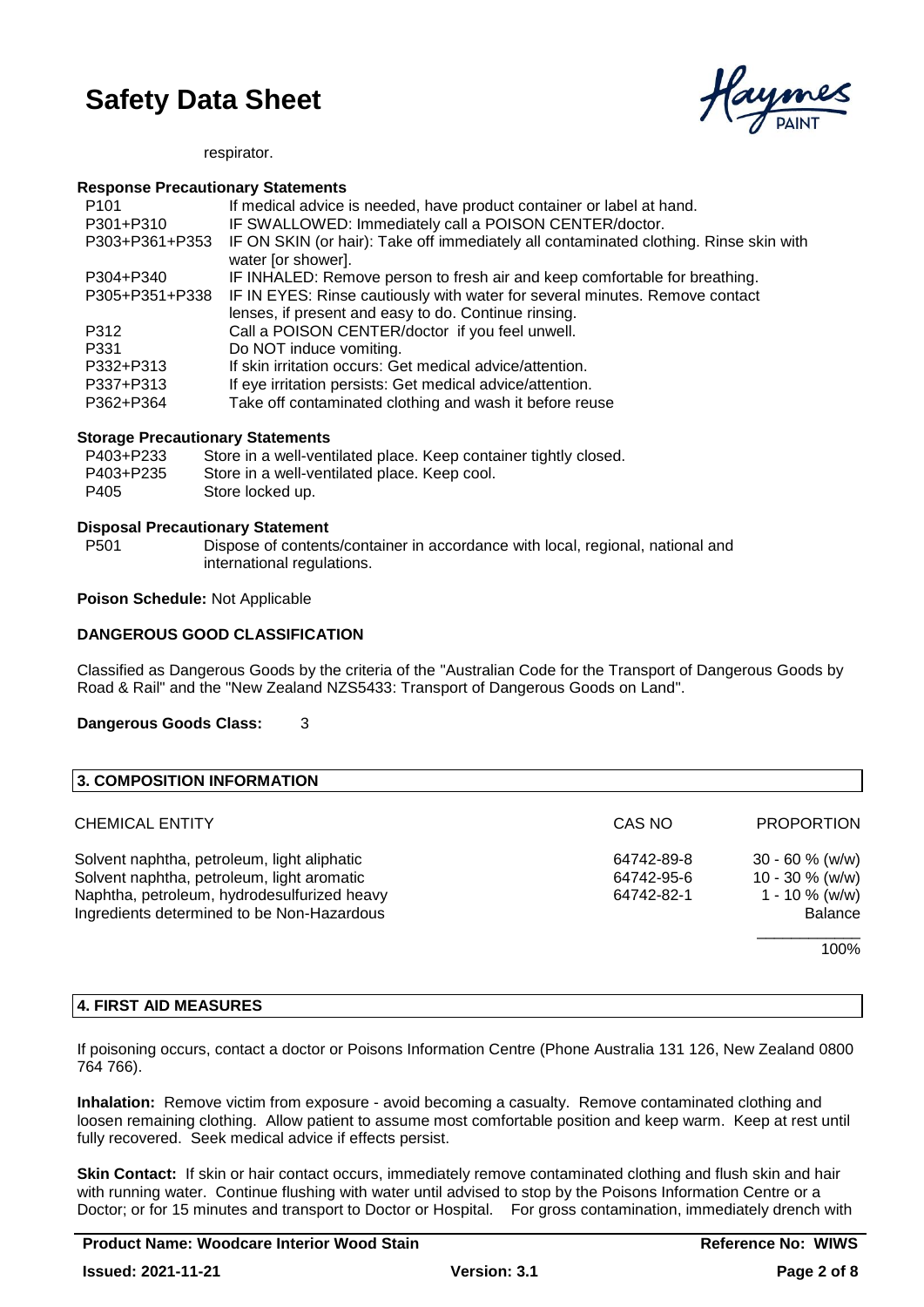

water and remove clothing. Continue to flush skin and hair with plenty of water (and soap if material is insoluble). For skin burns, cover with a clean, dry dressing until medical help is available. If blistering occurs, do NOT break blisters. If swelling, redness, blistering, or irritation occurs seek medical assistance.

**Eye contact:** If in eyes, hold eyelids apart and flush the eyes continuously with running water. Continue flushing until advised to stop by the Poisons Information Centre or a Doctor; or for at least 15 minutes and transport to Doctor or Hospital.

**Ingestion:** Immediately rinse mouth with water. If swallowed, do NOT induce vomiting. Give a glass of water to drink. Never give anything by the mouth to an unconscious patient. If vomiting occurs give further water. Immediately call Poisons Centre or Doctor.

**PPE for First Aiders:** Wear safety shoes, overalls, gloves, chemical goggles, respirator. Use with adequate ventilation. If inhalation risk exists wear organic vapour/particulate respirator meeting the requirements of AS/NZS 1715 and AS/NZS 1716. Available information suggests that gloves made from nitrile rubber should be suitable for intermittent contact. However, due to variations in glove construction and local conditions, the user should make a final assessment. Always wash hands before smoking, eating, drinking or using the toilet. Wash contaminated clothing and other protective equipment before storing or re-using.

**Notes to physician:** Treat symptomatically.

#### **5. FIRE FIGHTING MEASURES**

#### **Hazchem Code:** •3Y

**Suitable extinguishing media:** If material is involved in a fire use alcohol resistant foam or dry agent (carbon dioxide, dry chemical powder).

**Specific hazards:** Flammable liquid and vapour. May form flammable vapour mixtures with air. Flameproof equipment necessary in area where this chemical is being used. Nearby equipment must be earthed. Electrical requirements for work area should be assessed according to AS3000. Vapour may travel a considerable distance to source of ignition and flash back. Avoid all ignition sources. All potential sources of ignition (open flames, pilot lights, furnaces, spark producing switches and electrical equipment etc) must be eliminated both in and near the work area. Do NOT smoke.

**Fire fighting further advice:** Heating can cause expansion or decomposition leading to violent rupture of containers. If safe to do so, remove containers from path of fire. Keep containers cool with water spray. On burning or decomposing may emit toxic fumes. Fire fighters to wear self-contained breathing apparatus and suitable protective clothing if risk of exposure to vapour or products of combustion or decomposition.

# **6. ACCIDENTAL RELEASE MEASURES**

# **SMALL SPILLS**

Wear protective equipment to prevent skin and eye contamination. Avoid inhalation of vapours or dust. Wipe up with absorbent (clean rag or paper towels). Collect and seal in properly labelled containers or drums for disposal.

# **LARGE SPILLS**

If safe to do so, shut off all possible sources of ignition. Clear area of all unprotected personnel. Slippery when spilt. Avoid accidents, clean up immediately. Wear protective equipment to prevent skin and eye contamination and the inhalation of vapours. Work up wind or increase ventilation. Contain - prevent run off into drains and waterways. Use absorbent (soil, sand or other inert material). Use a spark-free shovel. Collect and seal in properly labelled containers or drums for disposal. If contamination of crops, sewers or waterways has occurred advise local emergency services.

# **Dangerous Goods - Initial Emergency Response Guide No:** 14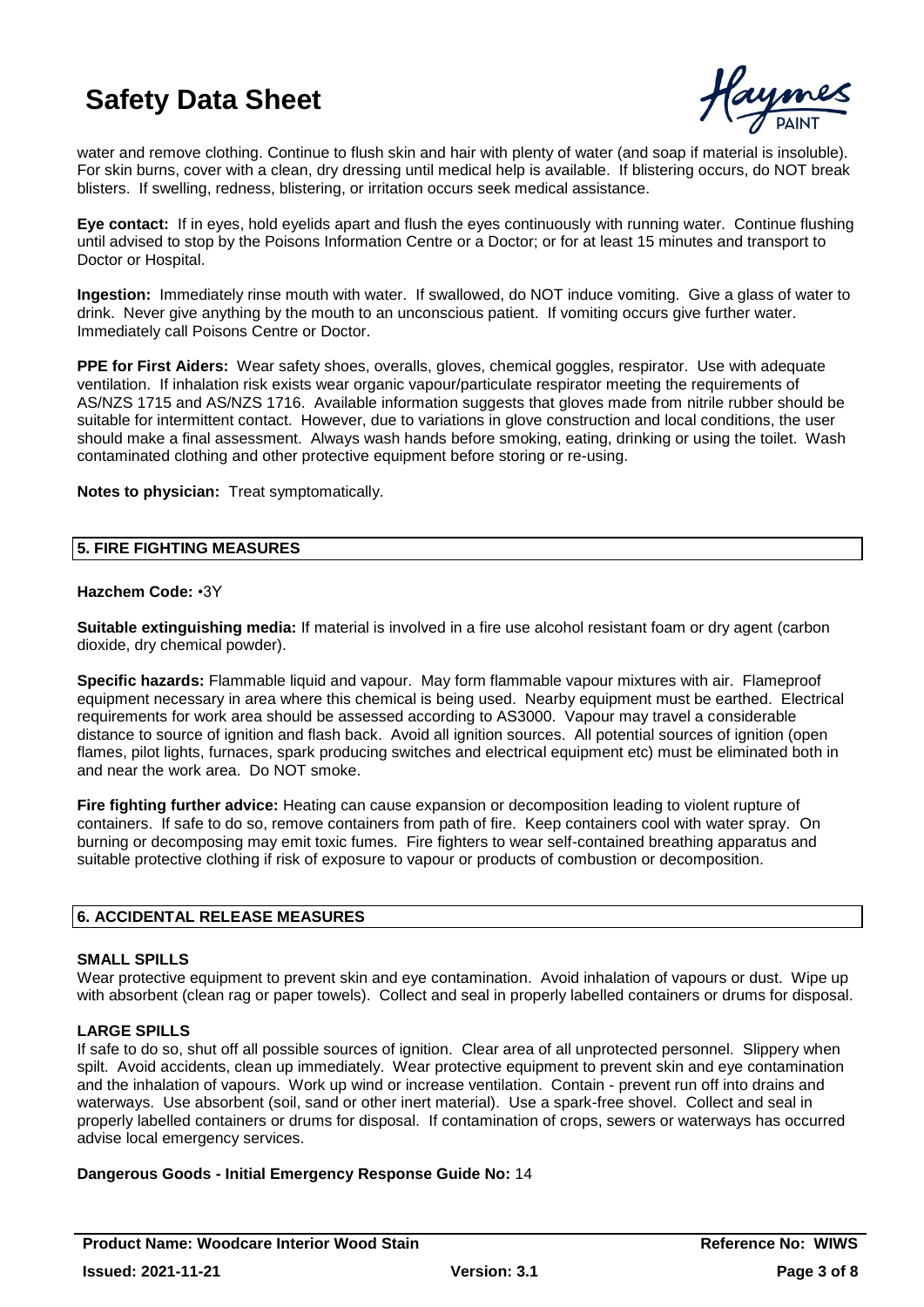

### **7. HANDLING AND STORAGE**

**Handling:** Avoid eye contact and skin contact. Avoid inhalation of vapour, mist or aerosols.

**Storage:** Store in a cool, dry, well-ventilated place and out of direct sunlight. Store away from foodstuffs. Store away from incompatible materials described in Section 10. Store away from sources of heat and/or ignition. Store locked up. Keep container standing upright. Keep containers closed when not in use - check regularly for leaks.

This material is classified as a Class 3 Flammable Liquid as per the criteria of the "Australian Code for the Transport of Dangerous Goods by Road & Rail" and/or the "New Zealand NZS5433: Transport of Dangerous Goods on Land" and must be stored in accordance with the relevant regulations.

#### **8. EXPOSURE CONTROLS / PERSONAL PROTECTION**

**National occupational exposure limits:** No value assigned for this specific material by Safe Work Australia.

**Biological Limit Values:** As per the "National Model Regulations for the Control of Workplace Hazardous Substances (Safe Work Australia)" the ingredients in this material do not have a Biological Limit Allocated.

**Engineering Measures:** Natural ventilation should be adequate under normal use conditions.

**Personal Protection Equipment:** SAFETY SHOES, OVERALLS, GLOVES, CHEMICAL GOGGLES, RESPIRATOR.

Personal protective equipment (PPE) must be suitable for the nature of the work and any hazard associated with the work as identified by the risk assessment conducted.

Wear safety shoes, overalls, gloves, chemical goggles, respirator. Use with adequate ventilation. If inhalation risk exists wear organic vapour/particulate respirator meeting the requirements of AS/NZS 1715 and AS/NZS 1716. Available information suggests that gloves made from nitrile rubber should be suitable for intermittent contact. However, due to variations in glove construction and local conditions, the user should make a final assessment. Always wash hands before smoking, eating, drinking or using the toilet. Wash contaminated clothing and other protective equipment before storing or re-using.

**Hygiene measures:** Keep away from food, drink and animal feeding stuffs. When using do not eat, drink or smoke. Wash hands prior to eating, drinking or smoking. Avoid contact with clothing. Avoid eye contact and skin contact. Avoid inhalation of vapour, mist or aerosols. Ensure that eyewash stations and safety showers are close to the workstation location.

#### **9. PHYSICAL AND CHEMICAL PROPERTIES**

| Form:   | Liquid                |
|---------|-----------------------|
| Colour: | Translucent pigmented |
| Odour:  | Solvent               |

**Solubility:** Insoluble in water. **Specific Gravity:** 0.91 **Relative Vapour Density (air=1):** >1 **Vapour Pressure:** N Av **Flash Point (°C):** >23 **Flammability Limits (%): Autoignition Temperature (°C):** N Av **Melting Point/Range (°C):** N Av **Boiling Point/Range (°C):** 147 - 200 **pH:** N App **Viscosity:**  $\leq$ 20.5 mm<sup>2</sup>/s @ 40 °C

**Product Name: Woodcare Interior Wood Stain Reference No: WIWS**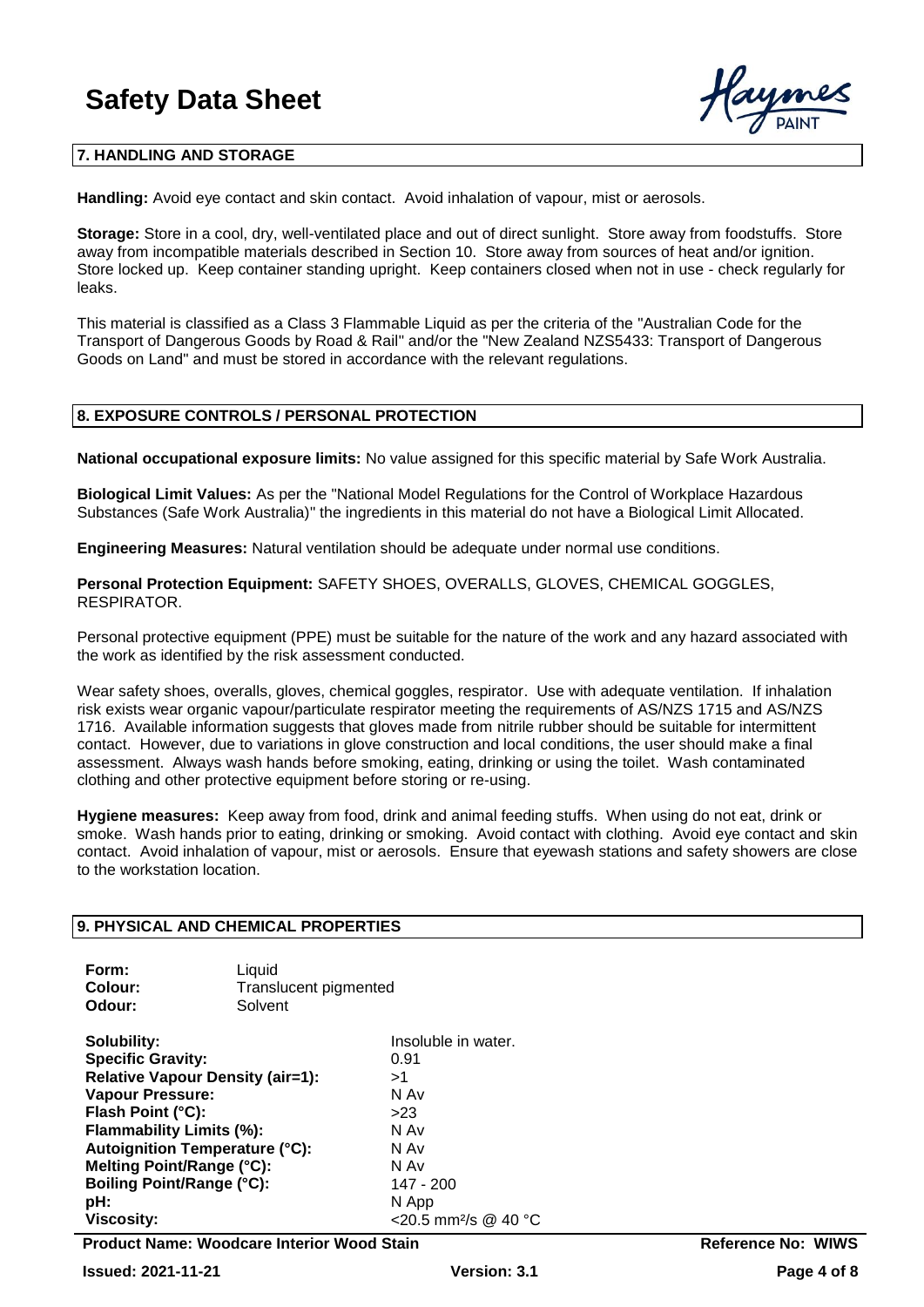

**Total VOC (g/Litre):** N Av

(Typical values only - consult specification sheet)  $N Av = Not available, N App = Not applicable$ 

# **10. STABILITY AND REACTIVITY**

**Chemical stability:** This material is thermally stable when stored and used as directed.

**Conditions to avoid:** Elevated temperatures and sources of ignition.

**Incompatible materials:** Oxidising agents.

**Hazardous decomposition products:** Oxides of carbon and nitrogen, smoke and other toxic fumes.

**Hazardous reactions:** No known hazardous reactions.

### **11. TOXICOLOGICAL INFORMATION**

No adverse health effects expected if the product is handled in accordance with this Safety Data Sheet and the product label. Symptoms or effects that may arise if the product is mishandled and overexposure occurs are:

#### **Acute Effects**

**Inhalation:** Material may be an irritant to mucous membranes and respiratory tract. Inhalation of vapour can result in headaches, dizziness and possible nausea. Inhalation of high concentrations can produce central nervous system depression, which can lead to loss of co-ordination, impaired judgement and if exposure is prolonged, unconsciousness.

**Skin contact:** Contact with skin will result in irritation.

**Ingestion:** Swallowing can result in nausea, vomiting and irritation of the gastrointestinal tract. May cause lung damage if swallowed. Small amounts of liquid aspirated into the respiratory system during ingestion or vomiting may cause bronchopneumonia or pulmonary oedema.

**Eye contact:** An eye irritant.

# **Acute toxicity**

**Inhalation:** This material has been classified as not hazardous for acute inhalation exposure. Acute toxicity estimate (based on ingredients):  $LC_{50} > 20.0$  mg/L for vapours or  $LC_{50} > 5.0$  mg/L for dust and mist.

**Skin contact:** This material has been classified as not hazardous for acute dermal exposure. Acute toxicity estimate (based on ingredients):  $LD_{50} > 2,000$  mg/Kg bw

**Ingestion:** This material has been classified as not hazardous for acute ingestion exposure. Acute toxicity estimate (based on ingredients):  $LD_{50} > 2,000$  mg/Kg bw

**Corrosion/Irritancy:** Eye: this material has been classified as a Category 2A Hazard (reversible effects to eyes). Skin: this material has been classified as a Category 2 Hazard (reversible effects to skin).

**Sensitisation:** Inhalation: this material has been classified as not a respiratory sensitiser. Skin: this material has been classified as not a skin sensitiser.

**Aspiration hazard:** This material has been classified as Aspiration Hazard - Category 1

**Specific target organ toxicity (single exposure):** This material has been classified as a Category 3 Hazard.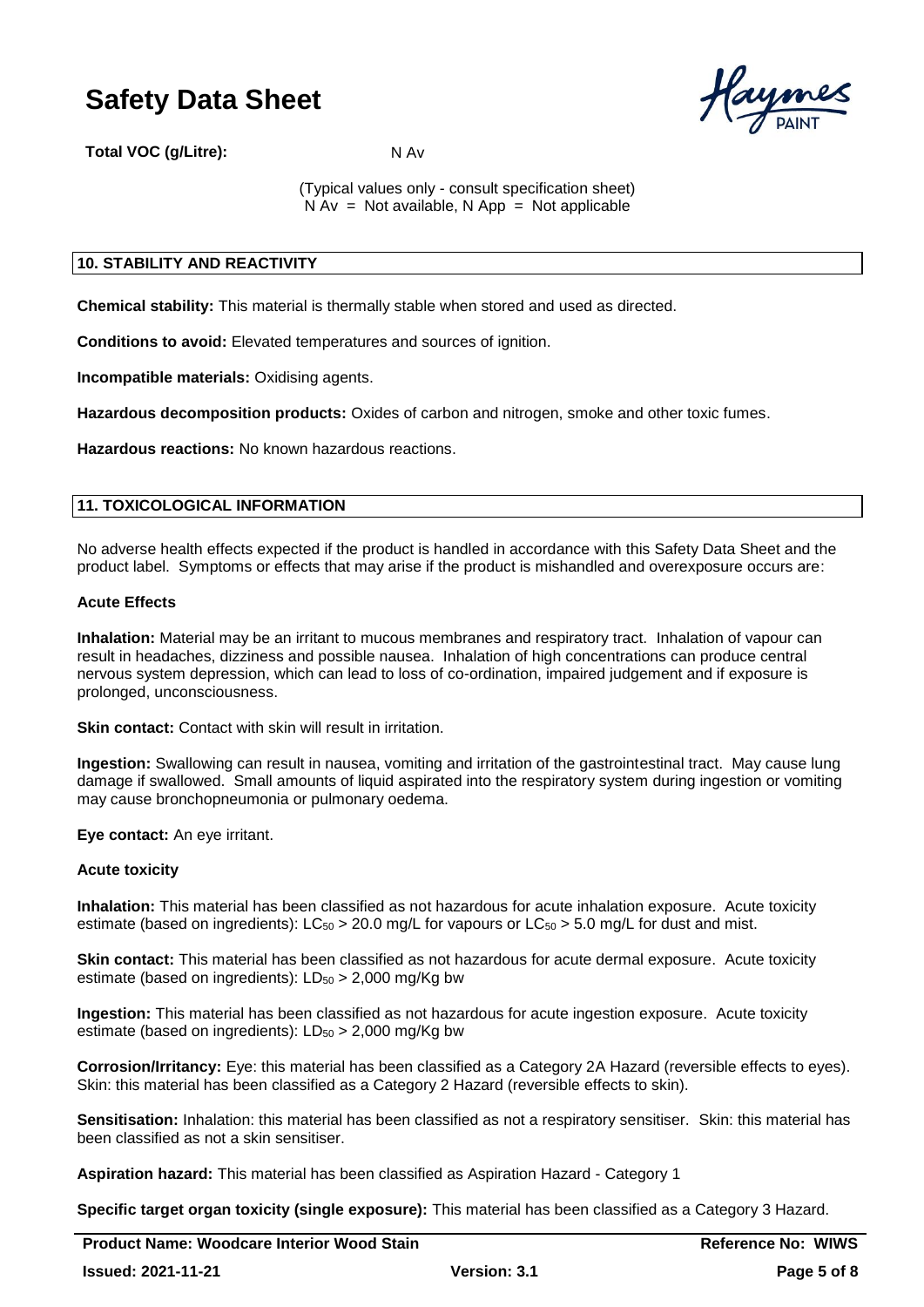

Exposure via inhalation may result in depression of the central nervous system.

# **Chronic Toxicity**

**Mutagenicity:** This material has been classified as not a mutagen.

**Carcinogenicity:** This material has been classified as not a carcinogen.

**Reproductive toxicity (including via lactation):** This material has been classified as not a reproductive toxicant.

**Specific target organ toxicity (repeat exposure):** This material has been classified as not a specific hazard to target organs by repeat exposure.

# **12. ECOLOGICAL INFORMATION**

Avoid contaminating waterways.

**Acute aquatic hazard:** This material has been classified as not hazardous for acute aquatic exposure. Acute toxicity estimate (based on ingredients): > 100 mg/L

**Long-term aquatic hazard:** This material has been classified as not hazardous for chronic aquatic exposure. Non-rapidly or rapidly degradable substance for which there are adequate chronic toxicity data available OR in the absence of chronic toxicity data, Acute toxicity estimate (based on ingredients): >100 mg/L, where the substance is not rapidly degradable and/or BCF < 500 and/or log  $K_{\text{ow}}$  < 4.

**Ecotoxicity:** No information available.

**Persistence and degradability:** No information available.

**Bioaccumulative potential:** No information available.

**Mobility:** No information available.

# **13. DISPOSAL CONSIDERATIONS**

Persons conducting disposal, recycling or reclamation activities should ensure that appropriate personal protection equipment is used, see "Section 8. Exposure Controls and Personal Protection" of this SDS.

If possible material and its container should be recycled. If material or container cannot be recycled, dispose in accordance with local, regional, national and international Regulations.

# **14. TRANSPORT INFORMATION**

# **ROAD AND RAIL TRANSPORT**

Classified as Dangerous Goods by the criteria of the "Australian Code for the Transport of Dangerous Goods by Road & Rail" and the "New Zealand NZS5433: Transport of Dangerous Goods on Land".



**Product Name: Woodcare Interior Wood Stain Reference No: WIWS**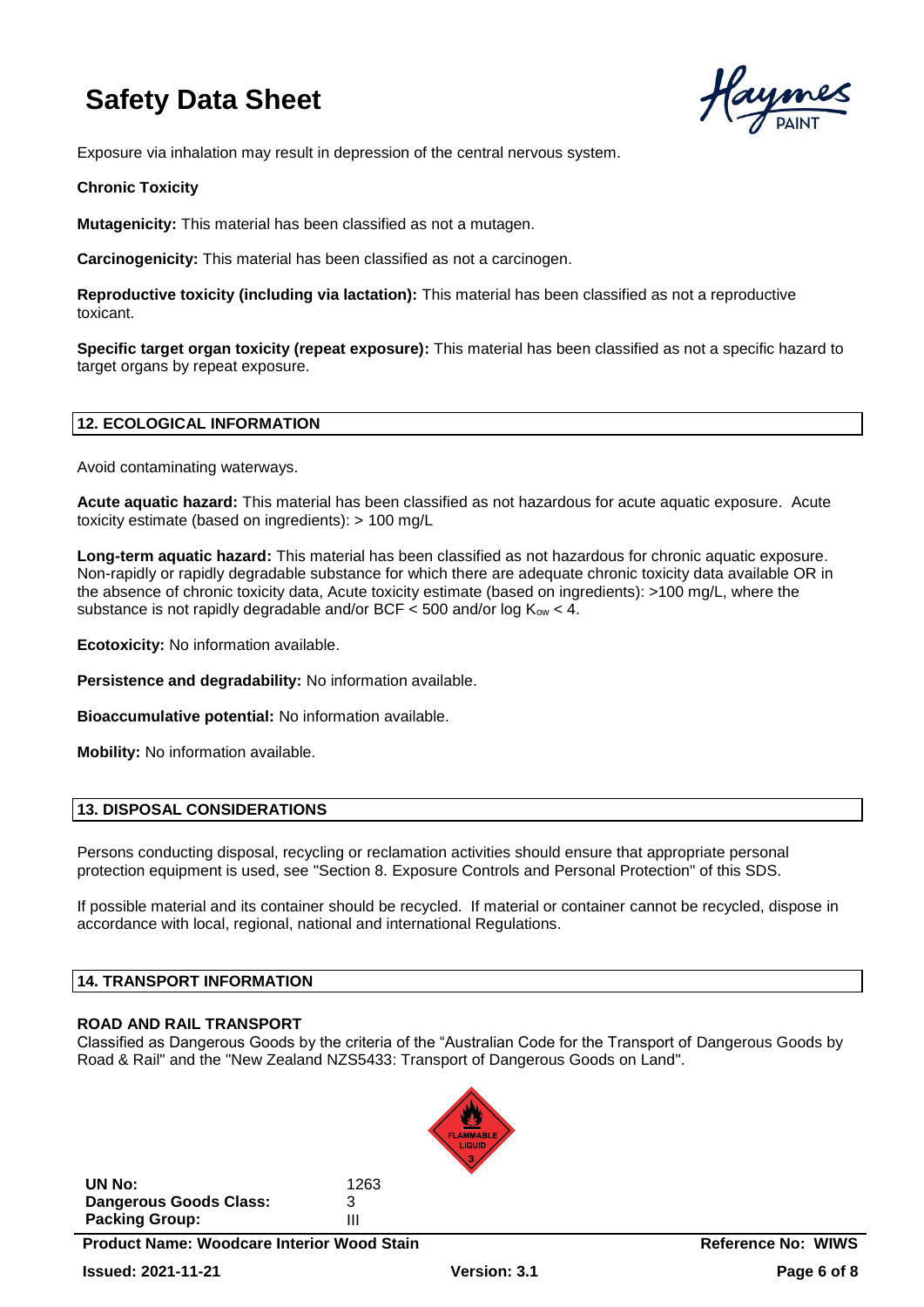

| <b>Hazchem Code:</b>                | $\cdot$ 3Y   |
|-------------------------------------|--------------|
| <b>Emergency Response Guide No:</b> | 14           |
| <b>Limited Quantities</b>           | 5 L          |
| <b>Proper Shipping Name:</b>        | <b>PAINT</b> |

**Segregation Dangerous Goods:** Not to be loaded with explosives (Class 1), flammable gases (Class 2.1), if both are in bulk, toxic gases (Class 2.3), spontaneously combustible substances (Class 4.2), oxidising agents (Class 5.1), organic peroxides (Class 5.2), toxic substances (Class 6.1), infectious substances (Class 6.2) or radioactive substances (Class 7). Exemptions may apply.

# **MARINE TRANSPORT**

Classified as Dangerous Goods by the criteria of the International Maritime Dangerous Goods Code (IMDG Code) for transport by sea. This material is classified as a Marine Pollutant (P) according to the International Maritime Dangerous Goods Code.

| UN No:                        | 1263         |
|-------------------------------|--------------|
| <b>Dangerous Goods Class:</b> | 3            |
| <b>Packing Group:</b>         | Ш            |
| <b>Proper Shipping Name:</b>  | <b>PAINT</b> |

# **AIR TRANSPORT**

Classified as Dangerous Goods by the criteria of the International Air Transport Association (IATA) Dangerous Goods Regulations for transport by air.



| UN No:                 | 1263 |
|------------------------|------|
| Dangerous Goods Class: | 3    |
| <b>Packing Group:</b>  | Ш    |
|                        |      |

**Proper Shipping Name:** PAINT

# **15. REGULATORY INFORMATION**

**This material is not subject to the following international agreements:**

Montreal Protocol (Ozone depleting substances) The Stockholm Convention (Persistent Organic Pollutants) The Rotterdam Convention (Prior Informed Consent) Basel Convention (Hazardous Waste) International Convention for the Prevention of Pollution from Ships (MARPOL)

# **This material/constituent(s) is covered by the following requirements:**

The Standard for the Uniform Scheduling of Medicines and Poisons (SUSMP) established under the Therapeutic Goods Act (Commonwealth): Not Applicable.